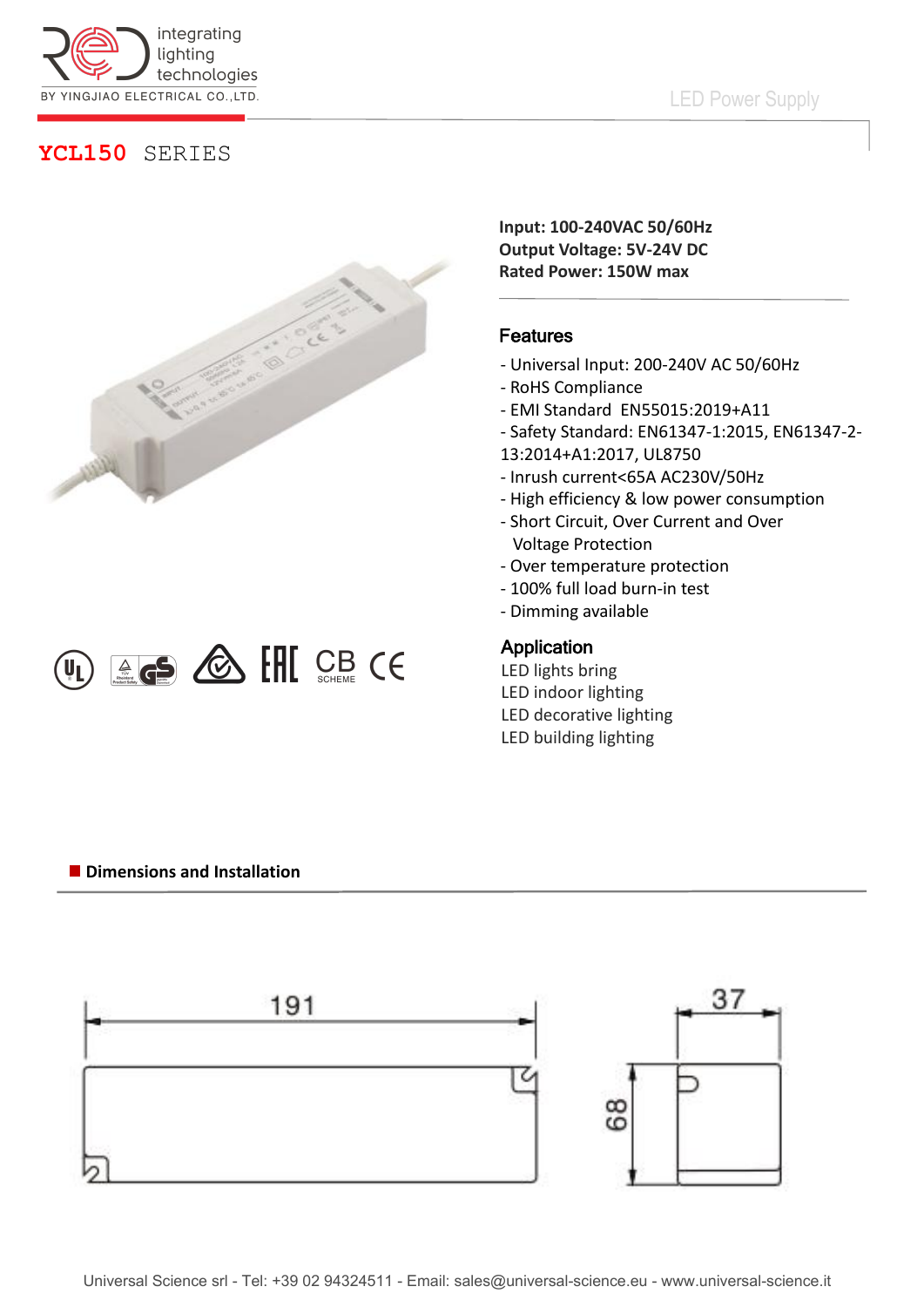

# LED Power Supply

## **YCL150** SERIES

| MODEL DETAIL SPEC. |                               | YCL150-1201250                                                                           | YCL150-2406250 |
|--------------------|-------------------------------|------------------------------------------------------------------------------------------|----------------|
| <b>INPUT</b>       | Input Voltage:                | 100-240VAC/200-240VAC                                                                    |                |
|                    | Input Frequency:              | 50/60Hz                                                                                  |                |
|                    | Inrush Current:               | 65A/230VAC at full load                                                                  |                |
|                    | <b>AC Current:</b>            | 0.21A/230VAC                                                                             |                |
|                    | Leakage Current:              | <0.25mA/240VAC                                                                           |                |
|                    | Efficiency:                   | 89%                                                                                      | 89%            |
| <b>OUTPUT</b>      | DC Voltage:                   | 12V                                                                                      | <b>24V</b>     |
|                    | <b>Rated Current:</b>         | 12500mA                                                                                  | 6250mA         |
|                    | Rated Power:                  | 150W                                                                                     | 150W           |
|                    | <b>Voltage Tolerance:</b>     | ±5.0%                                                                                    | ±5.0%          |
|                    | Ripple and Noise:             | 120mVp-p                                                                                 | 240mVp-p       |
|                    | Line Regulation:              | ±3%                                                                                      |                |
|                    | Load Regulation:              | ±5%                                                                                      |                |
|                    | Setup, Rise, Hold Up time:    | 1s, 10ms/60ms 230VAC 1000ms, 1ms/25ms 115VAC at full load                                |                |
| ENVIRONMENTAL      | <b>Operating Temperature:</b> | -20 ~ +60 (Refer to "Derating Curve")                                                    |                |
|                    | <b>Storage Temp:</b>          | -40 $^{\circ}$ C ~ 85 $^{\circ}$ C                                                       |                |
|                    | <b>Storage Humidity:</b>      | 20 ~ 95% RH                                                                              |                |
|                    | <b>Working Humidity:</b>      | 20 ~ 95% RH non-condensing                                                               |                |
| <b>PROTECTION</b>  | Over Load:                    | Above 105% rated output power                                                            |                |
|                    |                               | Protection type: Hiccup mode, recovers automatically after fault condition<br>is removed |                |
|                    | Over Voltage:                 | 12V:13.8 ~ 16.2V 24V:27.6 ~ 32.4V                                                        |                |
|                    |                               | Protection type: Shut down o/p voltage, re-power on to recover                           |                |
|                    | Over Temperature:             | Shut down o/p voltage, re-power on to recover                                            |                |
| SAFETY & EMC       | <b>Safety Regulations:</b>    | EN61347-2-13:2014+A1:2017,EN61347-1:2015;EN62493:2015                                    |                |
|                    | Withstand Voltage:            | I/P-O/P:3750KVAC                                                                         |                |
|                    | Harmonic                      | EN61000-3-2 Class C EN61000-3-3                                                          |                |
|                    | EMI:                          | Compliance to EN55015                                                                    |                |
|                    | EMS:                          | Compliance to 61547:2009                                                                 |                |
| <b>OTHER</b>       | MTBF:                         | 200,000 Hours Minimum at Full Load at 25°C Ambient                                       |                |
|                    | Size:                         | 191*68*37mm                                                                              |                |
|                    | Weight:                       | 820g / pcs                                                                               |                |
|                    | Packaging:                    | 20PCS/CTN                                                                                |                |